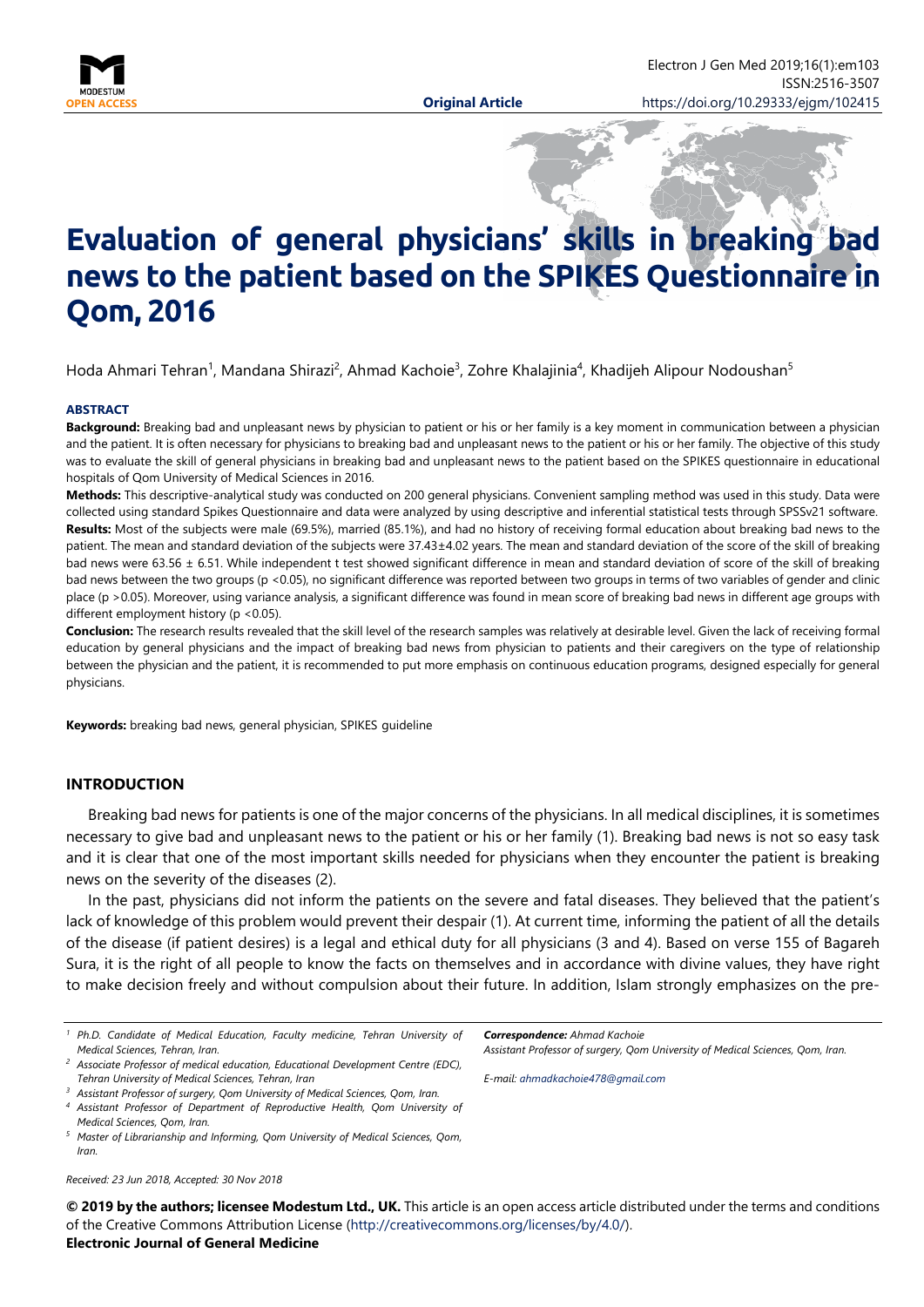death readiness (4). However, breaking bad news on serious or fatal disease is very annoying for the patient and may lead to inappropriate reactions in addition to causing mental illness in the patient (5). Receiving bad news can be a psychological shock to the patient, leading to concern, worry, and sudden changes in his life (4, 6). It is important to give the bad news in a way that patients do not miss their hopes and do not feel depressed (7).

From this perspective, the way of informing the patient of bad news has always been the concern of physicians (8). One of the most important reasons that causes physicians have difficulty in breaking bad news to a patient is the lack of their knowledge on properly reporting of the bad news to a patient and lack of knowledge on its consequence. The physician's skill in breaking the bad news to the patient and his or her caregivers give relief for them and makes the momentary and delayed consequences of the bad news much easier (10). The results of the studies suggest that accepting physicians' behavior by patients is associated with the way of breaking the bad news to patients, that in 95% of cases, those physicians were accepted by patients who showed emotional and sympathetic behavior with the patients in breaking the bad news (11). It can even be stated that based on the studies conducted, the effective and timely use of communication skills in breaking bad news by physicians will also improve the quality of treatment (12). The way of informing the patient on his or her severe or fatal diseases has never been included in Iran's medical education programs (13). However, major educations are provided to medical students in developed countries (14). The SPIKES model is one of the practical guidelines in breaking the bad news in the world based on a mutual communication model. The steps to provide bad news according to the SPIKES guideline include planning a program for conversation, evaluating patient perceptions, inviting the audience for a conversation, breaking information to the patient, responding emotionally to the patient and planning and summarizing (2). If the physician has adequate knowledge and skills during the sixth phase of the SPIKES guideline, he can success in breaking bad news to the patient and preventing severe mental illnesses (15). While there are other solutions other than the SPIKES method to prepare the patient for bad news (14), their formation are generally due to research which has considered the physicians' views (16-18). Based on the studies, SPIKES is a guideline which can fully meet the needs of patients for receiving the bad news (2, 19). Since no study has been conducted to evaluate the skill of general physicians to provide unpleasant and bad news using the SPIKES standard questionnaire in Iran, this research was conducted to evaluate the skill of general physicians in Qom in breaking unpleasant news for patient in the years 2015 and 2016.

### **METHOD AND MATERIALS**

In this descriptive-analytical and cross-sectional study, data on the performance of 200 general physicians working in public and private health centers of Qom in 2016 on breaking bad news was evaluated using the global SPIKES standard questionnaire using the convenient sampling method. Data were collected by three trained questioners. Individual characteristics included variables such as age, gender, marital status, and employment history and working place. The SPIKES standard questionnaire, which is based on the principles of the Global Calgary-Cambridge Standard Guideline, was introduced by the World Federation of Medical Education in 2004 as a standard clinical guide. Thus, this guideline is considered as standard guideline in breaking interpersonal communication skills in the area of the performance of medical job owners in breaking the bad news. The SPIKES protocol includes two mental and environmental domains with 20 questions. The first 11 questions relate to psychological factors (empathy, knowledge and information) and 9 final questions relate to environmental factors (initial coordination, strategy determination, planning, and professionalism). They are scored in 5-point Likert scale and the maximum score for all questionnaire items is 100. Validity and reliability of this questionnaire in Iran was confirmed by FarokhYar in 2012 (19). After collecting the data, they were entered into SPSS V21 and analyzed by descriptive and inferential statistical tests of one-way ANOVA at a significant level of less than 0.05.

#### **RESULTS**

In the present study, 200 general physicians completed two-part questionnaire. Majority of the subjects were male (69.5%), married (85.1%) and working in private sector (59.2%). The age of the subjects was between 26 and 65 years with a mean and standard deviation of 39.43±4.02.

The mean and standard deviation of the score for breaking the bad news were 63.56 ± 6.15 in the subjects (**Table 1**). The results showed that most of the subjects did not receive formal education on breaking the bad news and 83.3% provided bad news to their patients and their caretakers according to their personal experience. While independent t test showed significant difference between the two groups in terms of mean and standard deviation of score of the skill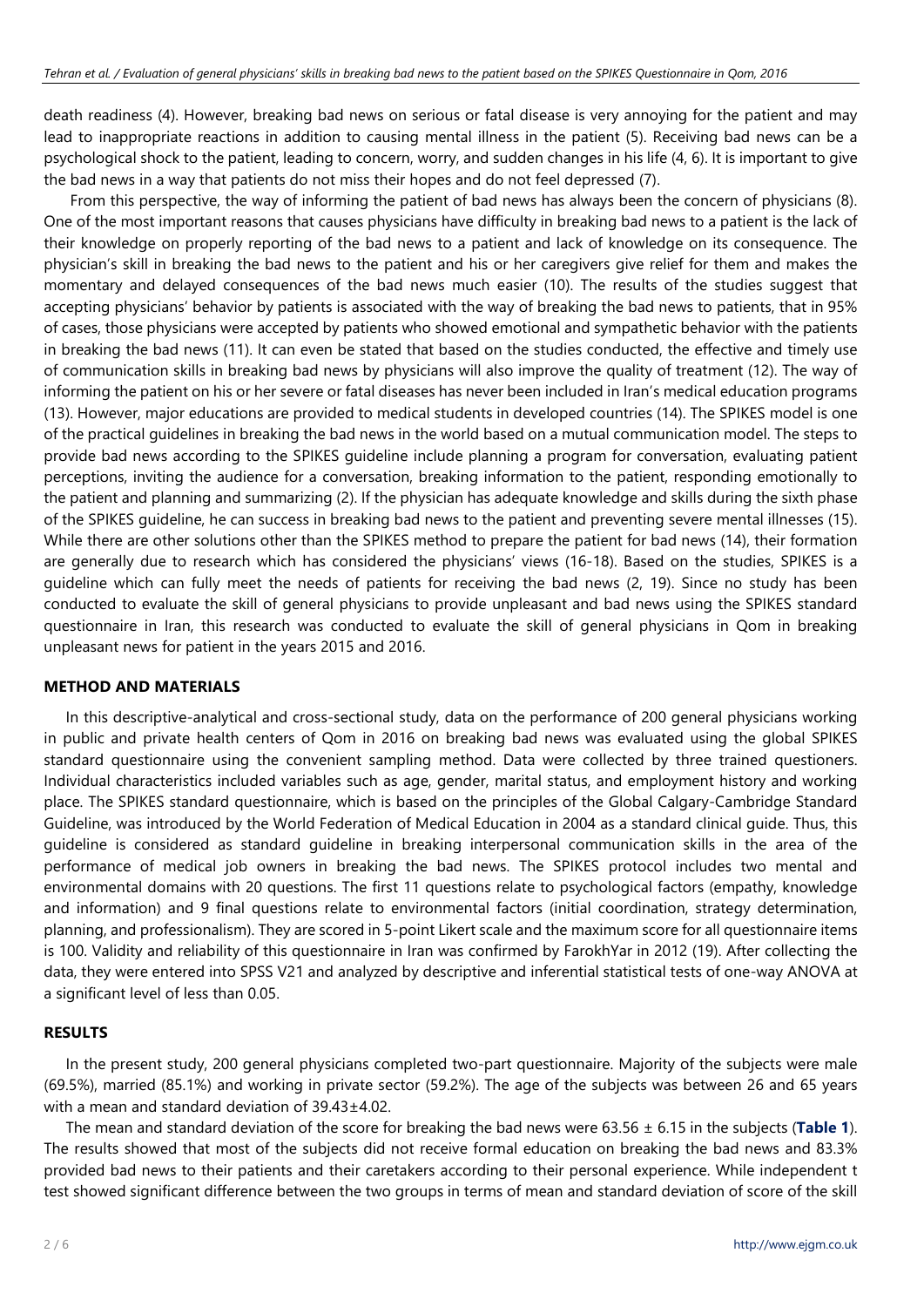**Table 1:** *The score obtained by physicians in each domain and in total (mean and standard deviation) and the significance level*

| Sub-domain                | Mean and standard deviation of obtained score |  |  |  |
|---------------------------|-----------------------------------------------|--|--|--|
| Initial coordination      | $11.85 \pm 1.54$                              |  |  |  |
| Strategy determination    | $7.12 \pm 1.56$                               |  |  |  |
| Planning                  | $6.03 \pm 1.21$                               |  |  |  |
| Professionalism           | $4.26 \pm 0.65$                               |  |  |  |
| Sympathy                  | $6.53 \pm 1.57$                               |  |  |  |
| Knowledge and information | $15.14 \pm 2.43$                              |  |  |  |
| Inviting to information   | $7.46 \pm 1.48$                               |  |  |  |
| Total score (0-100)       | $63.56 \pm 6.51$                              |  |  |  |
|                           |                                               |  |  |  |

**Table 2:** *Comparison of scores in domains of skills in breaking bad news and total score in terms of gender and marital status*

| <b>Domain</b>                    | Gender           |                  |         | <b>Marital status</b> |                  |         |
|----------------------------------|------------------|------------------|---------|-----------------------|------------------|---------|
|                                  | Female           | Male             | P-value | Single                | <b>Married</b>   | p-value |
| Initial coordination             | $11.45 \pm 1.34$ | $11.37 \pm 1.50$ | 0.14    | $11.37 \pm 1.31$      | $11.67 \pm 1.52$ | 0.032   |
| <b>Strategy determination</b>    | $7.02 \pm 1.16$  | $7.11 \pm 1.54$  | 0.074   | $7.21 \pm 1.14$       | $7.41 \pm 1.62$  | 0.034   |
| <b>Planning</b>                  | $6.03 \pm 1.31$  | $6.17 \pm 1.34$  | 0.102   | $6.23 \pm 1.11$       | $6.56 \pm 1.31$  | 0.004   |
| <b>Professionalism</b>           | $4.36 \pm 0.75$  | $4.22 \pm 0.81$  | 0.301   | $4.36 \pm 0.32$       | $4.42 \pm 0.86$  | 0.123   |
| Sympathy                         | $6.46 \pm 1.43$  | $6.87 \pm 1.56$  | 0.083   | $6.41 \pm 1.41$       | $6.83 \pm 1.62$  | 0.013   |
| <b>Knowledge and information</b> | $15.21 \pm 2.23$ | $15.16 \pm 2.74$ | 0.223   | $15.21 \pm 2.12$      | $15.32 \pm 2.54$ | 0.047   |
| <b>Inviting to information</b>   | $7.24 \pm 1.32$  | $7.16 \pm 1.34$  | 0.065   | $7.13 \pm 1.21$       | $7.41 \pm 1.23$  | 0.051   |
| <b>Total score</b>               | $63.26 \pm 6.51$ | $63.15 \pm 6.49$ | 0.176   | $62.32 \pm 6.34$      | $63.21 \pm 6.39$ | 0.032   |

of breaking bad news (p <0.05), no significant difference was reported between two groups of males and females and the clinic place (public or private) (p>0.05).

In addition, t-test results showed significant difference between the mean score of skill of breaking bad news in two groups under the age of 40 and over 40 years (p=0.03). Moreover, analysis of variance between different groups in terms of work employment variable showed significant difference between the two groups (p<0.05).

Among the 20 SPIKES items, the item "I consider the concerns, worries, and fears of the patient when I report the bad news" with 50%, the item "If the patient's family is available, I console them when breaking the bad news" with 49%, and the item "After informing the cancer disease news for patient, I introduce him a specialist and supportive team" with 49% had the highest priority of the response by the research subjects.

## **DISCUSSION**

In the present study, mean and the standard deviation of the skill of breaking bad news by the subjects were 63.56±6.51. No study was found in line with the present study, but the research conducted by Rosin et al. (2013) in order to determine and compare the role of health care staff in breaking the bad news to patients on 151 health care professionals (51 nurses, 38 physicians and 26 social workers) showed that in comparing the score obtained among three groups studied, physicians obtained higher score in domains of feeling responsibility in breaking the bad news to patients and their families. Moreover, social workers obtained higher scores in breaking psychological support to the patients and their families and nurses obtained higher scores in providing supportive tool (P=0.000).

The results of this research show that breaking good news has caused more mental disorder in social workers than physicians and nurses. All three groups assigned more scores to emotional exhaustion, sadness and acceptance of responsibility this task in the consequence of breaking bad news to patients. Compared to the two groups of physicians and social workers, nurses were more fear of breaking the death to relatives or families of patients and made more effort to escape it. At the end of their research, researchers stated that expansion and development of executive guidelines is helpful in reporting the bad news and breaking death to their patients and their caregivers. Researchers also recommend using simulation and other workshops to train health and medical groups (20). In the present study, there was a significant difference between the two single and married groups in terms of the score of skill of breaking the bad news. In addition, a significant difference was seen among the groups at different ages in terms of mean and standard deviation of scores, but in terms of clinic place, this difference was not statistically significant. In the research conducted by Locatelli et al. (2013), the way of breaking the bad news not only was associated with patient's age and gender, but also the geographical area where they were working (21).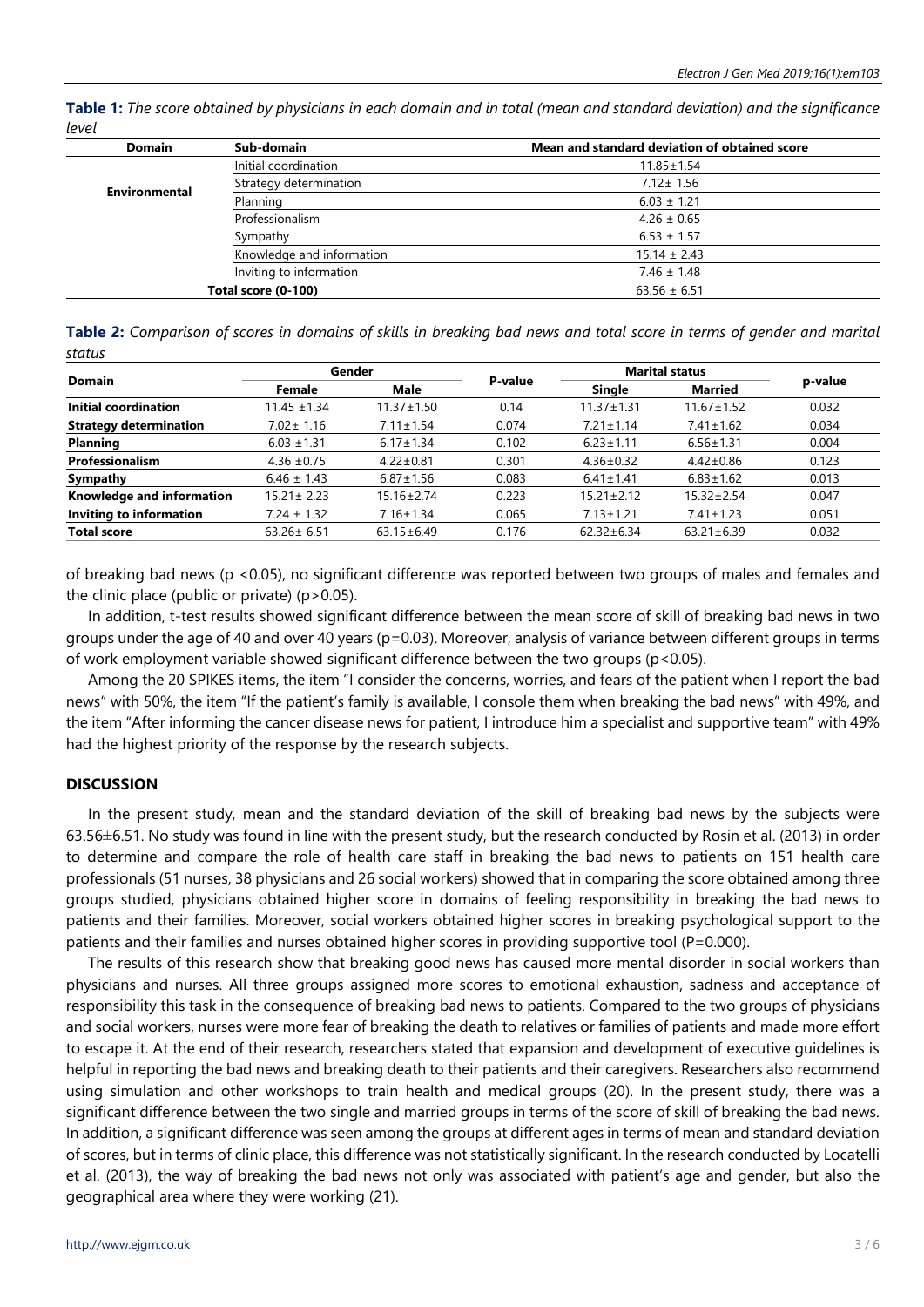In this regard, in a descriptive study conducted by Arbabi et al in 2008-2009 on a sample of 100 people (50 physicians and 50 nurses) at Tehran Cancer Institute of Imam Khomeini Hospital, the majority of physicians (86%) and nurses (74%) with more age and experience had tendency to report the type of disease diagnosed for patients, while only a few physicians (8%) were trained in breaking the bad news. In addition, the majority of physicians and nurses preferred to inform patients about the diagnosis of the disease when they are alone or in the presence of their spouses. The researchers concluded that, compared to past, physicians and nurses have more willingness to announce the cancer disease diagnosed for the patients and lack of adequate communication skills in caregivers and their concern about managing emotional reactions of patients reduces their willingness to announce bad news to patients. Thus, providing education for physicians and nurses on the way of breaking the bad news for patients is necessary (22).

The present research revealed a significant in mean score of skill of breaking the bad news among different age groups. Studies have also shown that breaking the bad news is one of the challenging issues of clinical physicians, and many of them, especially young ones, have difficulty in this regard and feel bad when breaking the news (23).

In the present research, majority of the subjects reported that they did not receive formal education on breaking the bad news. Hebert et al conducted a study in 2009 on the need for education to improve the skills and knowledge of oncologists and they realized that majority of the research samples did not receive formal education on improving the skills of breaking the bad news. Majority of the research samples (63%) stated that it is very important to provide formal educations to improve the oncologists' skills in order to acquire the skills of breaking the bad news, and 34% also stated that education can be useful and only 3% of respondents did not believe that education is needed. Moreover, 43% of them stated that they did not receive any organizational support for education in this regard (24). In proving the results of the Hebert study, the results of the research conducted by Goncaluz et al. (2017) to examine the family physicians' perceptions of bad news in Portugal country showed that 85% of the samples reported that breaking the bad news is a difficult task. In addition, 78% felt that they needed for education to announce the bad news for the patients and this education is recommended to provide at the beginning of their education (25). Psychological and behavioral training in the provision of health services, and the evaluation of its results, have been emphasized in various studies (26-29).

## **CONCLUSION**

The research results suggest that the research samples had relatively good skill level. As majority of the samples stated that they did not receive formal education on the skill of breaking the bad news, it is necessary that medical education planners pay attention to this important issue. Hence, it is recommended that the formal curriculum to be designed for medical students on breaking the bad news to acquire this skill. As limited studies been conducted in this area, it is recommended that similar studies to be carried out in this area in other Iranian universities of medical sciences.

## **REFERENCES**

- 1. Fallowfield L, Jenkins V. Communicating sad, bad, and difficult news in medicine. Lancet (London, England). 2004; 363(9405):312-9. [https://doi.org/10.1016/S0140-6736\(03\)15392-5](https://doi.org/10.1016/S0140-6736(03)15392-5)
- 2. Dean A, Willis S. The use of protocol in breaking bad news: evidence and ethos. International journal of palliative nursing. 2016 Jun 27;22(6):265-71. <https://doi.org/10.12968/ijpn.2016.22.6.265> PMid:27349844
- 3. Izadi A, Mohammadnejad E, Ehsani S. Nurses' experiences regarding truth telling: a phenomenological study. Iranian Journal of Ethics and history of medicine. 2013;6(1). [Full Text in Persian]
- 4. Parsa M, Bagheri E, Larijani B. Telling bad news to patients and its different aspects. Iranian Journal of Ethics and history of medicine. 2011;4(6):1-14. [Full Text in Persian]
- 5. Managheb S, Mohammadi M. Knowledge and Attitudes of Clinical Teachers, Family Physicians, and Medical Interns towards Giving Bad News, a Study in Jahrom University of Medical Sciences. Iranian Journal of Teaching in medical science. 2011;11(5):436-43. [Full Text in Persian]
- 6. Buckman R. Breaking bad news: the S-P-I-K-E-S strategy. Commun Oncol. 2005;2:138-45. [https://doi.org/10.1016/S1548-5315\(11\)70867-1](https://doi.org/10.1016/S1548-5315(11)70867-1)
- 7. Alshammary SA, Hamdan AB, Tamani JC, Alshuhil A, Ratnapalan S, Alharbi M. Breaking bad news among cancer physicians. Journal of Health Specialties. 2017 Apr 1;5(2):66. [https://doi.org/10.4103/jhs.JHS\\_10\\_17](https://doi.org/10.4103/jhs.JHS_10_17)
- 8. Barnett MM. Effect of breaking bad news on patients' perceptions of doctors. Journal of the Royal Society of Medicine. 2002 Jul 1;95(7):343-7. <https://doi.org/10.1177/014107680209500706> PMid:12091508 PMCid:PMC1279938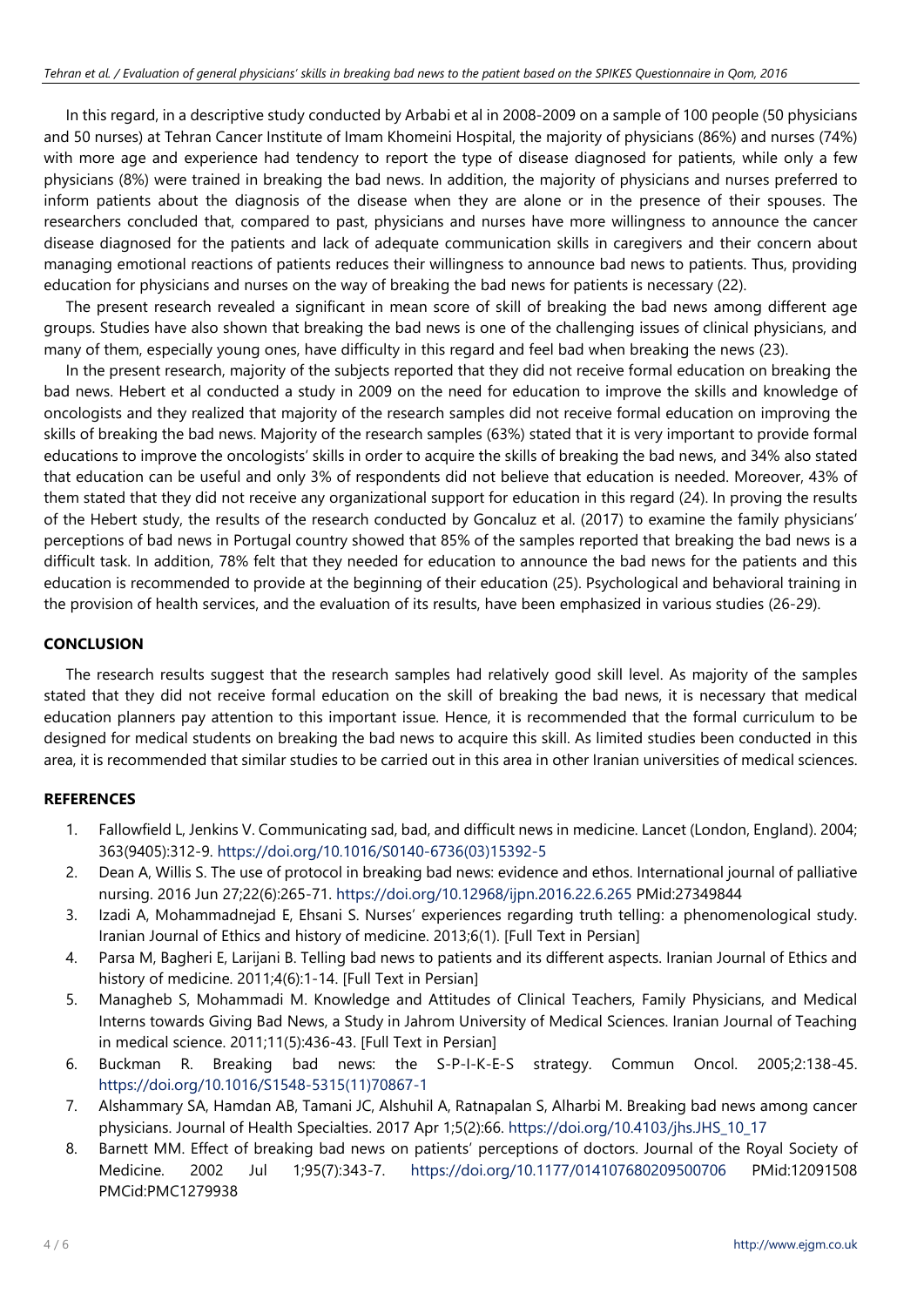- 9. Molleman E, Krabbendam PJ, Annyas AA, Koops HS, Sleijfer DT, Vermey A. The significance of the doctor-patient relationship in coping with cancer. Social science & medicine (1982). 1984;18(6):475-80. [https://doi.org/10.1016/0277-9536\(84\)90003-0](https://doi.org/10.1016/0277-9536(84)90003-0)
- 10. Ghafarinejad A, Salari P, Mirzadeh A. How to breaking bad news to patients in Medical Sciences of Kerman University. Medical Journal of Hormozgan. 2006;10(2):179-84. [Full Text in Persian]
- 11. Munoz Sastre MT, Sorum PC, Mullet E. Breaking bad news: the patient's viewpoint. Health communication. 2011 Oct 1;26(7):649-55. <https://doi.org/10.1080/10410236.2011.561919> PMid:21598151
- 12. Lioyd M, Bor R. Communication skills for medicine. Edinburgh: Churchill Livingston; 2004.
- 13. Randall TC, Wearn AM. Receiving bad news: patients with haematological cancer reflect upon their experience. Palliative medicine. 2005;19(8):594-601. <https://doi.org/10.1191/0269216305pm1080oa> PMid:16450876
- 14. Alexander SC, Keitz SA, Sloane R, Tulsky JA. A controlled trial of a short course to improve residents' communication with patients at the end of life. Academic medicine: Journal of the Association of American Medical Colleges. 2006;81(11):1008-12. <https://doi.org/10.1097/01.ACM.0000242580.83851.ad> PMid:17065871
- 15. Arnold R, Lidz C. Clinical aspects of informed consent. New York: MacMillan Library; 1995.
- 16. Managheb SE, Mosalanejad N. Teaching How to Break Bad News: Comparing Role-Play and Group Discussion on Practice of Medical Interns in Jahrom Medical School. Iranian Journal of Medical Education. 2012;11(7):789- 797. [Full Text in Persian]
- 17. Baile WF, Buckman R, Lenzi R, Glober G, Beale EA, Kudelka AP. SPIKES-A six-step protocol for delivering bad news: application to the patient with cancer. The oncologist. 2000;5(4):302-11. <https://doi.org/10.1634/theoncologist.5-4-302> PMid:10964998
- 18. Labaf A, Jahanshir A, Shahvaraninasab A. Difficulties in using Western guidelines for breaking bad news in the emergency department: the necessity of indigenizing guidelines for non-Western countries. Iranian Journal of Ethics and history of medicine. 2014;7(1). [Full Text in Persian]
- 19. Farokhyar N, Shirazi M, Bahador H, Baradaran H R, Jahanshir A. Assessing the validity and reliability of spikes questionnaires regard in of medical residents awareness breaking bad news in TUMS 2012. Razi J Med Sci 2014;21(122):29-36. [Full Text in Persian]
- 20. Rassin M, Dado KP, Avraham M. The role of health care professionals in breaking bad news about death: the perspectives of doctors, nurses and social workers. International journal of caring sciences. 2013 May 1;6(2):22.
- 21. Locatelli C, Piselli P, Cicerchia M, Repetto L. Physicians' age and sex influence breaking bad news to elderly cancer patients. Beliefs and practices of 50 Italian oncologists: the GIO Ger study. Psycho-Oncology. 2013 May 1;22(5):1112-9. <https://doi.org/10.1002/pon.3110> PMid:22678763
- 22. Arbabi M, Roozdar A, Taher M, Shirzad S, Arjmand M, Mohammadi MR, Nejatisafa AA, Tahmasebi M, Roozdar A. How to break bad news: Physicians' and nurses' attitudes. Iranian journal of psychiatry. 2010;5(4):128. PMid:22952506 PMCid:PMC3395928
- 23. Spencer J. Learning how to break bad news–More than following the rules. Medical teacher. 2012 May 1;34(5):349-50. <https://doi.org/10.3109/0142159X.2012.672778> PMid:22471915
- 24. Hebert HD, Butera JN, Castillo J, Mega AE. Are we training our fellows adequately in delivering bad news to patients? A survey of hematology/oncology program directors. Journal of palliative medicine. 2009 Dec 1;12(12):1119-24. <https://doi.org/10.1089/jpm.2009.0074> PMid:19698025
- 25. Gonçalves JA, Almeida C, Amorim J, Baltasar R, Batista J, Borrero Y, Fallé JP, Faria I, Henriques M, Maia H, Fernandes T. Family physicians' opinions on and difficulties with breaking bad news. Porto Biomedical Journal. 2017 May 22.
- 26. Tayebi Arasteh M, Pouragha B and Bagheri Kahkesh M. The performance of select universities of medical sciences based on the components affecting medical education [version 1; referees: 2 approved]. F1000Research 2018, 7:301. <https://doi.org/10.12688/f1000research.13938.1>
- 27. Ghalesefidi M. J., Maghsoudi J., Pouragha B. Effectiveness of gratitude on psychological well-being and quality of life among hospitalized substance abuse patients. Electronic Journal of General Medicine. 2018. <https://doi.org/10.29333/ejgm/94091>